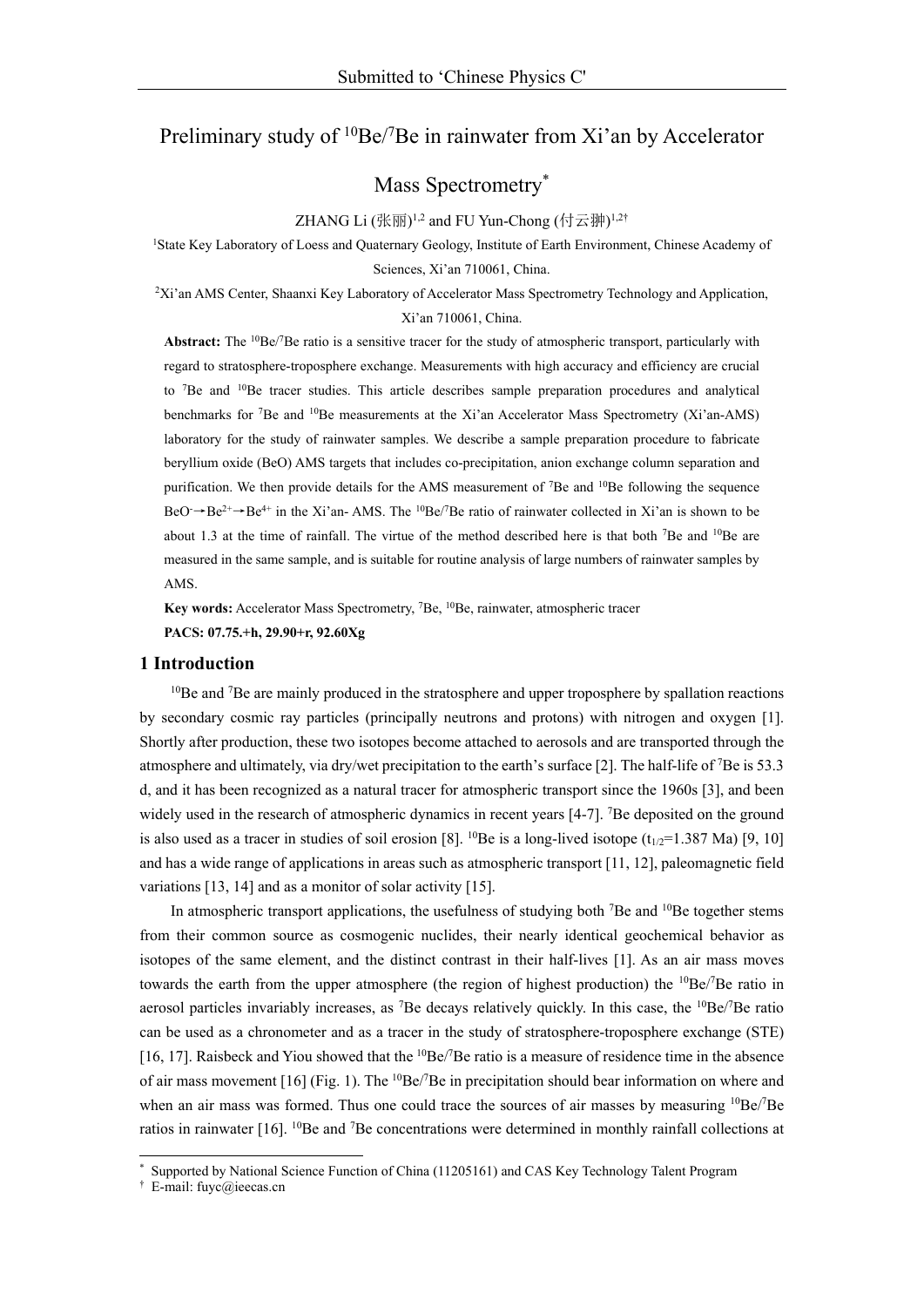three sites across New Zealand (36° S to 45° S), from October 1996 to November 1998, by AMS and with  $\gamma$ -ray counting respectively, by Graham et al. [18]. They found that the average  ${}^{10}$ Be/7Be ratio of the rain collected from north New Zealand is 1.4-1.5 while that from south is 2.0. The seasonal variation of the <sup>10</sup>Be/<sup>7</sup>Be ratio is higher in winter, which may reflect more active STE. Heikkila et al. focused on the  $10$ Be/ $7$ Be ratios of rain samples collected from Dübendorf and Juunfraujoch, Switzerland, and probed the reasons for the differences [19].



Fig. 1. Rate of <sup>10</sup>Be/<sup>7</sup>Be (in units of production ratio) as a function of residence time for an isolated **air mass [16].** 

Measurement with high accuracy and efficiency for <sup>7</sup>Be and <sup>10</sup>Be is crucial for the above studies. The measurement of <sup>7</sup>Be has been traditionally carried out by  $\gamma$ -ray counting, which is both economical and convenient. The measurement of 10Be is almost exclusively performed by AMS. AMS also offers advantages for the measurement of <sup>7</sup>Be, with inherently higher efficiency and sensitivity, as compared to γ-ray counting. AMS also has advantages for studies that utilize both  $^{10}$ Be and <sup>7</sup>Be. In this case it is especially convenient to measure both isotopes by the same instrument, which could eliminate inherent errors associated with the use of different equipments.

The Xi'an AMS Center has focused on tracing geomagnetic field changes with <sup>10</sup>Be in loess [14][20, 21], reconstructing paleoprecipitation [22], and exposure/burial chronology [23]. These studies require high precision  $10B$ e measurements from the Xi'an AMS instrument. Prior to 2007, our studies involving <sup>7</sup>Be and <sup>10</sup>Be in rainwaters for the reconstruction of paleoprecipitation, relied on combining the Xi'an AMS  $^{10}$ Be data with <sup>7</sup>Be results reported by others. More recently we have performed our own <sup>7</sup>Be measurements with the γ-ray counting method, in collaboration with the Technical University of Denmark. In this case the samples were first analyzed for <sup>7</sup>Be, then reprocessed to BeO targets for <sup>10</sup>Be AMS (personal communication, Dr. Kong Xianghui). The motivation for developing a single procedure to measure both <sup>7</sup>Be and <sup>10</sup>Be by AMS is clear, and this article discusses our progress in developing such a methodology. The method is expected to be especially useful for studies of beryllium isotopes in the atmosphere.

# **2 Rainwater sample preparation for 7Be and 10Be measurement at Xi'an AMS**

Rainwater samples were collected from the roof of the Xi'an AMS Center building (34.2237°N,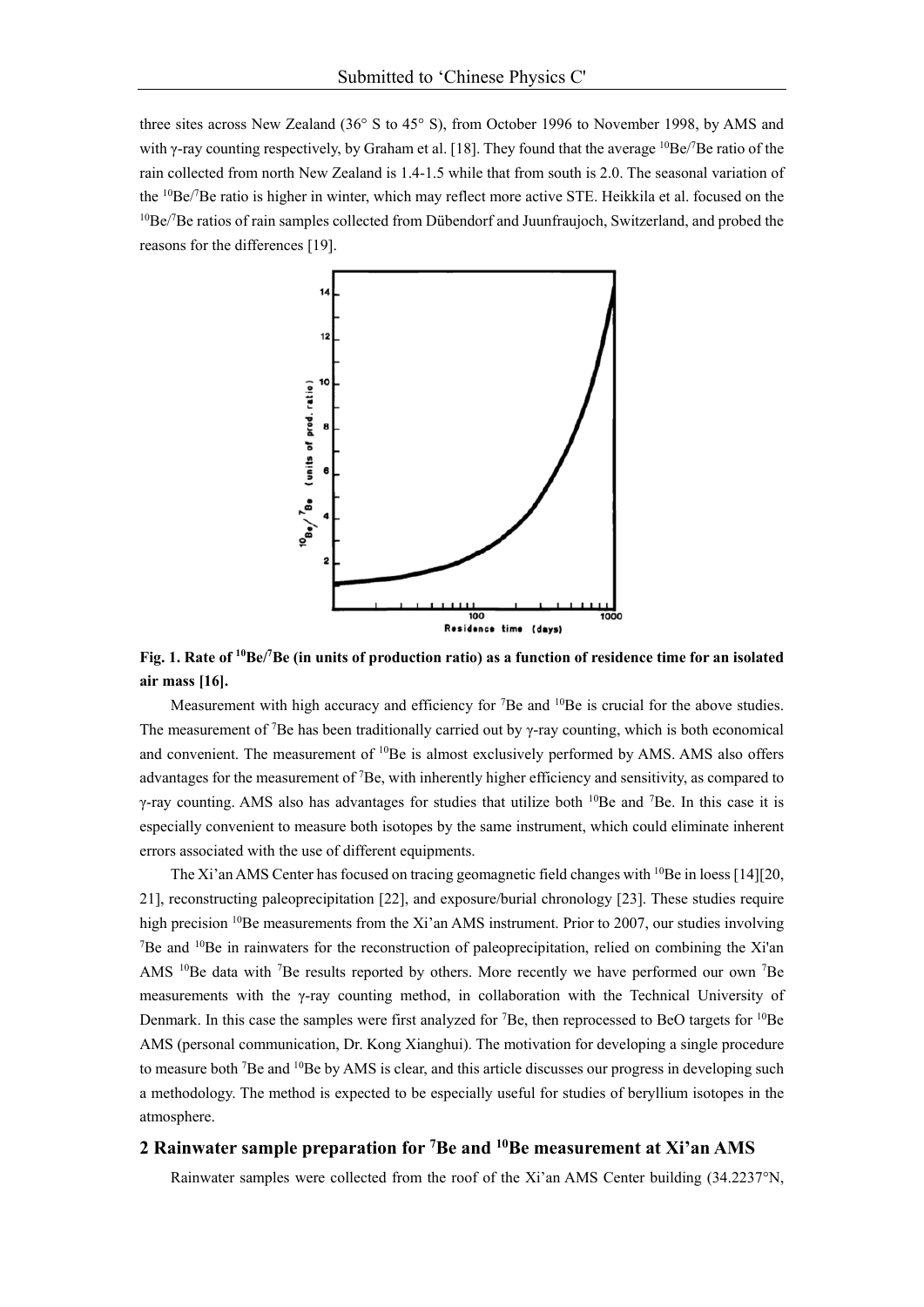109.9000°E), Institute of Earth Environment, Chinese Academy of Sciences (IEECAS), located in Xi'an, Shaanxi, P.R.China.

For rainwater samples, a typical sample preparation procedure for <sup>7</sup>Be analysis for γ-ray counting includes filtration, the addition of a FeCl<sub>3</sub> solution, and the addition of a NH<sub>3</sub>⋅H<sub>2</sub>O solution to precipitate Fe(OH)<sub>2</sub> [24-26]. The  $\gamma$ -ray counting method does not require the removal of B, which can cause significant interferences in AMS beryllium-10 measurements. Therefore we developed and tested a sample pretreatment scheme for boron removal. This included the use of an ion exchange resin column to extract and purify Be, and remove any impurities that might include B [18][27]. An earlier procedure designed to process rainwater samples for 10Be analyses failed to achieve an optimal recovery rate, due to repeated centrifugation steps. Hence we refined the process, and derived the following procedure, shown diagrammatically in Fig. 2.

(1) The rainwater sample was weighed (typical weight of  $\sim$ 11 kg). A known quantity of <sup>9</sup>Be was added to the sample at the time of collection. The sample was filtered to remove solid particles. HNO<sub>3</sub> was added to the solution to adjust to pH=2.

(2) About 2 ml FeCl<sub>3</sub> (10 mg/ml) solution was added to the sample. After 1 hour allowing for equilibration, Fe(OH)<sub>3</sub> was precipitated by adding NH<sub>3</sub>⋅H<sub>2</sub>O, allowing time (~20 min) for the reaction.

(3) The large amount of the supernatant was siphoned off with a rubber suction bulb and latex tube. The remaining solution was centrifuged, and the supernatant was poured off.  $HNO<sub>3</sub>$  was added to dissolve the precipitant. 2 mol/L NaOH was added to adjust the pH to 14. The solution was centrifuged and the supernatant was transferred to the centrifuge tube.  $HNO<sub>3</sub>$  was added to the supernatant to adjust the pH to 8-9. The solution was centrifuged and the supernatant was poured off. The precipitant was then recovered.

(4) Beryllium was separated and extracted by anion exchange chromatography, and leached with 9 mol/L HCl (about 80 ml).

(5) Ammonium hydroxide was added to the  $10$ Be fraction to precipitate beryllium hydroxide gel at pH=8-9, and the hydroxide was oxidized by ignition at 900°C in quartz crucibles.

(6) The beryllium oxide was mixed with niobium powder and pressed into target holders prior to measurement on the AMS.



**Fig. 2. Flow chart of rain sample preparation** 

The standard solutions and reagents used in the sample preparation were as follows: 1) a 9Be standard solution from the NCS Testing Technology Co. Ltd (NCS) with a <sup>9</sup>Be concentration of 1000 mg/L; 2) a <sup>10</sup>Be standard (SRM 4325) from the National Institute of Standards and Technology (NIST),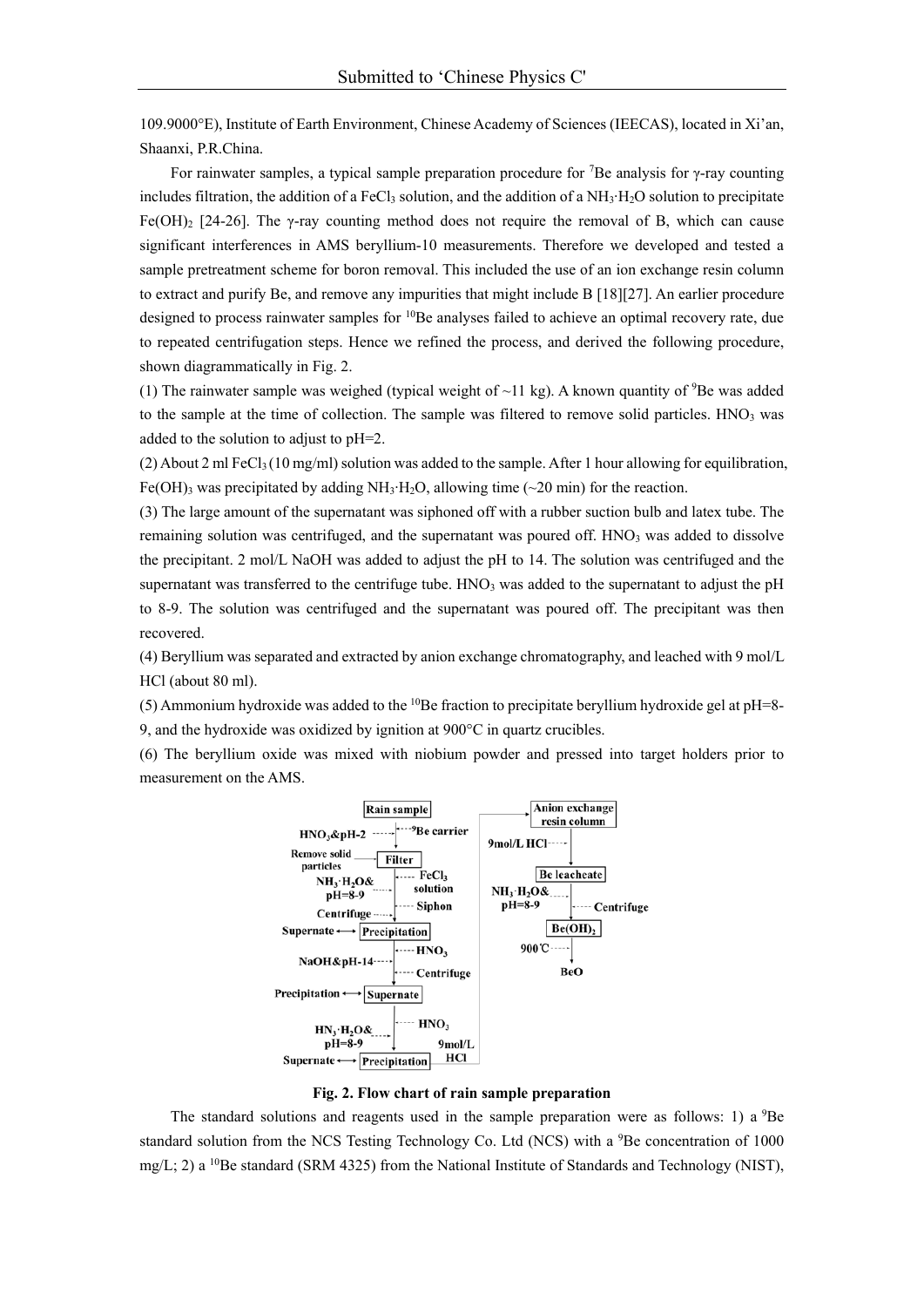with a <sup>10</sup>Be/<sup>9</sup>Be ratio = 2.68×10<sup>-11</sup>; 3) purified H<sub>2</sub>O, prepared with a Milli-Q ultrapure water system (resistivity = 18.2 M $\Omega$ ·cm, 25°C); 4) reagent grade HNO<sub>3</sub>, HCl, NH<sub>3</sub>⋅H<sub>2</sub>O, NaOH and FeCl<sub>3</sub>. The anion exchange resin used was Dowex1W-X8 (Cl<sup>-</sup>), produced by Merck Co. Bio-rad 1.0 cm $\times$ 20 cm ion exchange columns were used.

## **3 Establishment of method for AMS measurement and discussion**

The preliminary measurement of 7Be-AMS was performed on the 3 MV multi-element AMS instrument at the Xi'an AMS Center, IEECAS. The ion injection energy used was 35 keV and a fast, 100 Hz cycling frequency was routinely employed *(Fast sequential injection FSI)*. The terminal voltage for the 10Be measurement is 2.5 MV, and Ar is used as the stripping gas. The high-energy system is equipped with a 115° analysis magnet, a 500 nm Si<sub>3</sub>N<sub>4</sub> film for <sup>10</sup>Be measurement, a 65° electrostatic analyzer and an additional 30° analysis magnet. The dual-anode gas ionizer detector was filled with 26 mbar isobutane and equipped with a 1500 nm PET window. The first anode plate  $(\Delta E)$  is 6.0 cm in length and the second plate  $(E_f)$  is 9.5 cm. Other details of the system are described elsewhere [28-30].

Recently, a new method for 10Be-AMS analysis was tested at the Xi'an-AMS Center by Fu et al. that employs  $BeF_3^-$  super-halogen anions [31]. These anions inherently suppress  $^{10}B$  interferences by nearly 5 orders of magnitude because the  $BF_3^-$  anions rarely form. The resulting  $^{10}B$  suppression factor is still not as high as that achieved with energy degrader foils, but the suppression of <sup>10</sup>B and separation from <sup>10</sup>Be separation in the final ionization detector was found to be sufficient for <sup>10</sup>Be<sup>2+</sup> to be counted directly using a small AMS. Because the degrader foil was not used, the high energy <sup>10</sup>Be transmission efficiency was significantly improved, from  $\sim$ 30% to  $\sim$ 100% in the Xi'an-AMS. The advantage of using superhalogen anions also applies to <sup>7</sup>Be measurement, for the yield of  $LiF_3$  is negligible, in accordance with the electron configuration of Li, which leads to the preferential formation of LiF<sub>2</sub>. Hence, potential interference from 7 Li is eliminated during sample pretreatment, allowing for the AMS measurement of <sup>7</sup>Be. It will be very convenient for both <sup>7</sup>Be and  $10B$ e to be determined by AMS using this analytical method, from the same target and at the same time. In other respects, <sup>7</sup>Be behaved as <sup>9</sup>Be and <sup>10</sup>Be in the high energy analysis segment of the AMS, after the 115° analysis magnet. Hence, no commercial standard samples are required to correct <sup>7</sup>Be by <sup>10</sup>Be, often referred to as an interior correction. A significant limitation of this method at this stage however, are the chemical properties of fluoride ion conductors, which are very reactive and lead to enhanced memory effects in the ion source. Thus, further improvements are required to make the method viable for routine measurements.

Hence, we chose BeO as the target material for this study. The first AMS measurement of <sup>7</sup>Be was made with a small AMS  $(\leq 3$  MV) by Raisbeck and Yiou [32]. They also used a carbon foil, as in the case of 10Be. Although both methods employed a carbon foil to separate isobars, the principles were different. In the case of  $^{10}$ Be and  $^{10}$ B, the intent of the foil was to exploit the different energy losses experienced by the two isobars as they passed through the foil. In the case of <sup>7</sup>Be and <sup>7</sup>Li, the foil served to strip  $Be^{2+}$ ions to Be<sup>4+</sup> ions. This eliminated <sup>7</sup>Li ions since the maximum valence of a Li ion is +3. This strategy resulted in a very low blank value ( $7Be/9Be<10^{-15}$ ). We focused on this feature of the analysis for the  $Xi'$ an-AMS, to utilize  $Be^{4+}$  ions to eliminate Li interference.

There are two ways to obtain  $Be^{4+}$ . One is to directly strip the ions to  $+4$  using the argon stripper in the terminal of the accelerator:  $BeO \rightarrow Be^{4+}$ ; the other is to do the second stripping using the foil after the ions pass through the analysis magnet at the high energy system:  $BeO \rightarrow Be^{2+} \rightarrow Be^{4+}$ . Our first step was to use  ${}^{9}$ Be ions to perform a feasibility study, to compare these two ways of producing  $Be^{4+}$  ions.

For the first experiment, we stripped Be to +4 ions directly at the terminal under the following conditions. The terminal voltage was adjusted to 2.5 MV and the argon pressure in the stripper was set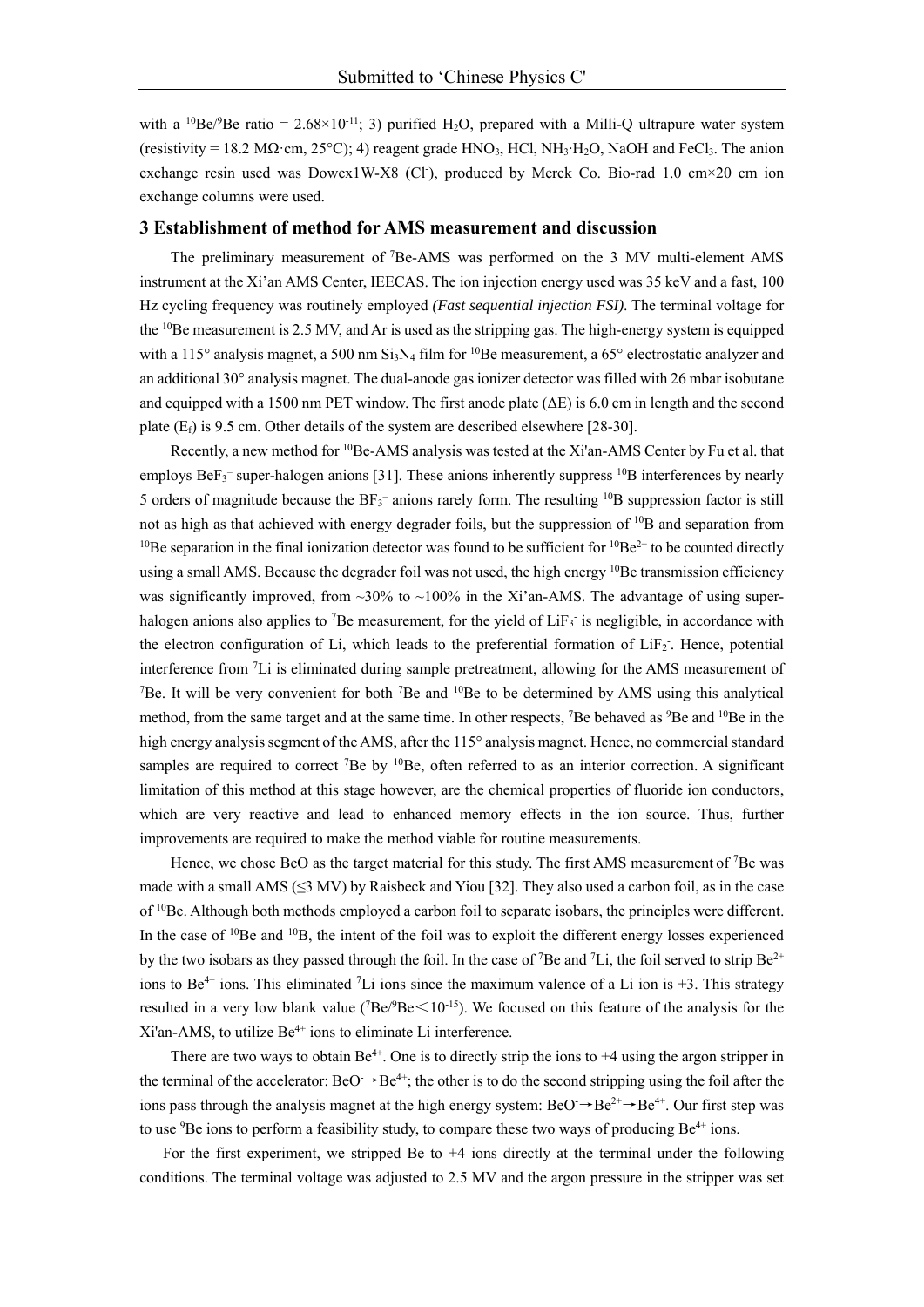to about  $8.3 \times 10^{-3}$  mbar. These settings were chosen from routine measurements. The stripping efficiency for different valences was obtained with <sup>9</sup>Be ions. At 2.5 MV, BeO  $\rightarrow$  Be<sup>2+</sup> is about 47%, BeO  $\rightarrow$  Be<sup>3+</sup> is about 2%, and BeO<sup>-</sup> $\rightarrow$ Be<sup>4+</sup> is about 0.033% (almost zero). Therefore, we ruled out this scheme.

For the second experiment we stripped  $Be^{2+}$  ions in the high energy analysis segment of the AMS using the existing 500 nm Si<sub>3</sub>N<sub>4</sub> foil. The energy of the Be<sup>2+</sup> ions are about 6 MeV. The stripping efficiency of Be<sup>2+</sup>→Be<sup>3+</sup> is about 31% through the Si<sub>3</sub>N<sub>4</sub> foil. The Be<sup>2+</sup>→Be<sup>4+</sup> stripping efficiency is about 3%, nearly one order of magnitude lower than  $Be^{2+} \rightarrow Be^{3+}$ . For the present preliminary study we did not consider detecting <sup>7</sup>Be using the <sup>7</sup>BeO<sup>-</sup> $\rightarrow$ 7Be<sup>2+</sup> $\rightarrow$ 7Be<sup>3+</sup> sequence concerning the potentially excessive flux of  ${}^{7}Li^{3+}$  ions entering the detector, because we had not considered special steps to remove Li during sample processing. This will be considered in future to obtain significantly higher measurement efficiency, after our data acquisition system is upgraded to capture complete  $\Delta E/E_f$  2D spectra. At this level, the total efficiency can still be analyzed by AMS so we chose it to test this method further.

We accelerated BeO<sup>-</sup> ions from the ion source, and selected  $+2$  charge state coming out of the accelerator. We performed the secondary stripping to  $+4$  using the  $Si<sub>3</sub>N<sub>4</sub>$  foil for both <sup>7</sup>Be and <sup>10</sup>Be. This gave us <sup>10</sup>Be/<sup>7</sup>Be results from a single sample using one method. Since we intend to make a batch correction of <sup>7</sup>Be with <sup>10</sup>Be, we maintain consistency for the measurement of both isotopes. This means that we measure  $10Be$  differently from past routine measurements which use  $Be<sup>3+</sup>$  ions. While we sacrifice some beam efficiency by selecting the +4 charge state, the change has no effect on our ability to distinguish between <sup>10</sup>Be and <sup>10</sup>B.

Our first test was to make measurements of the  $^{10}$ Be standard sample (NIST SRM4325  $^{10}$ Be/ $^{9}$ Be  $=2.68\times10^{-11}$ ) and <sup>10</sup>Be in a rainwater sample. The <sup>10</sup>Be/<sup>9</sup>Be ratios for standard Be<sup>2+</sup>→Be<sup>3+</sup> measurements and Be<sup>2+</sup> $\rightarrow$ Be<sup>4+</sup> measurements are 8.35×10<sup>-12</sup> and 7.98×10<sup>-13</sup> respectively for the standard; while the <sup>10</sup>Be/<sup>9</sup>Be ratios are 2.61×10<sup>-13</sup> and 2.54×10<sup>-14</sup> for the rainwater sample.

Next we made <sup>7</sup>Be measurements on the rainwater sample.  ${}^{9}Be^{2+}$  is widely separated from  ${}^{7}Be^{2+}$ after passing through the high energy analysis magnet. The offset Faraday Cup for our system is set for <sup>26</sup>Al measurements so that we are currently unable to measure <sup>7</sup>Be and <sup>9</sup>Be in FSI mode, whereas we can make FSI measurements for <sup>9</sup>Be and <sup>10</sup>Be. We take the mean value of <sup>9</sup>Be current before and after the <sup>7</sup>Be measurement in the detector to normalize the <sup>7</sup>Be counts. <sup>7</sup>Be is injected by DC mode into the accelerator, passing through the Si<sub>3</sub>N<sub>4</sub> film and then the 65° ESA and an additional 30° magnet into the detector. With terminal voltage kept at 2.5 MV, all high energy system analyzers had to be adjusted for selecting <sup>7</sup>Be and <sup>10</sup>Be detection. The spectrum of <sup>7</sup>Be<sup>4+</sup> ions was simulated by the Srim program in the absence of any suitable pilot beam.

The <sup>9</sup>BeO<sup>-</sup> beam current of the rainwater sample agreed well with that of the <sup>10</sup>Be standard by using the new chemical preparation procedure; they were all close to 1 μA.

The  $\Delta E$  energy spectrum of <sup>7</sup>Be, in coincidence with correct signals detected in the  $E_f$  anode of the gas detector, is shown in Fig. 3a. The  $\Delta E$  spectrum for <sup>10</sup>Be is shown in Fig. 3b. We observed a small shift between the two peaks. The peak position of  ${}^{7}Be$  is at about at channel number 262 while that  ${}^{10}Be$ is at about channel 283. As the terminal voltage is 2.5 MV, the total energy of  $^7$ Be  $E_{7-Total}$  is estimated at 5.773 MeV, while the total energy of <sup>10</sup>Be E<sub>10-Total</sub> is estimated at 5.976 MeV. The energy loss for each isotope through the Si<sub>3</sub>N<sub>4</sub> film, window and the  $\Delta E$ -E<sub>f</sub> anodes were simulated using the Srim program. The energy losses at the  $\Delta E$  anode were  $\Delta E_7 \approx 3.487$  MeV and  $\Delta E_{10} \approx 3.697$  MeV; the residual energies at the Ef anode were  $E_f \approx 1.775$  MeV and  $E_{f,10} \approx 1.719$  MeV. The measurement and simulation agree to each other very well.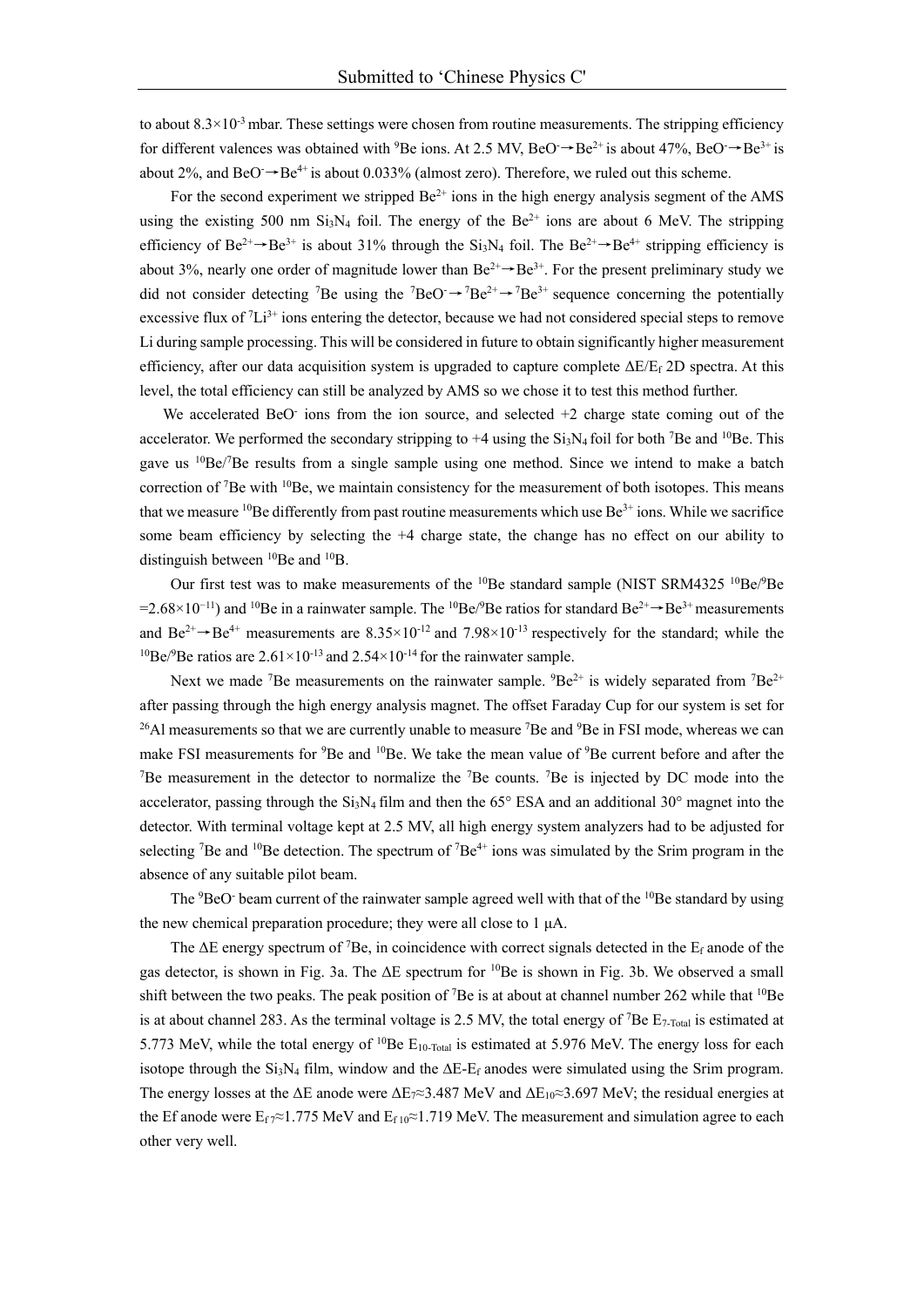



We have thus established <sup>7</sup>Be-<sup>10</sup>Be sample preparation and measurement methods for rainwater samples, using a single sample by AMS. This work also marks the first <sup>7</sup>Be measurements at the Xi'an-AMS laboratory. For the rainwater sample in this study, we carried out the normalization by current and decay correction for <sup>7</sup>Be. Total counts within 600 s were 13 ions and the average current of <sup>9</sup>Be was about 0.71 μA. The result was about 18.31 atoms/μA within 600 s after normalization. Given that the rainwater sample was collected on Aug 12, 2015 and we did the measurement on Oct 3, an interval of about 53 days; the corrected <sup>7</sup>Be value is 36.62 ions at the time of sample collection. In addition, total counts of <sup>10</sup>Be were 39 atoms within 600 s and the average current of <sup>9</sup>Be was about 0.82 μA. The result is about  $47.56$  atoms/ $\mu$ A within 600 s after normalization processing. For the same chemical procedural blank, there are no counts for both <sup>10</sup>Be and <sup>7</sup>Be within 600 s. Then the  ${}^{10}Be$ /<sup>7</sup>Be ratio in the rain sample from Xi'an on Aug 12, 2015 was about 1.3. For comparison we find a common range of published <sup>10</sup>Be/<sup>7</sup>Be rainwater values between 1.3-2.2 [18, 25, 33-35], with some higher values [19]. All of these studies used a combination of  $\gamma$ -ray counting for <sup>7</sup>Be and AMS for <sup>10</sup>Be.

## **4 Conclusions and prospects**

We report here a new AMS method for the measurement of  $7Be$  and  $10Be$ . This method involves both a refined sample preparation method and AMS analysis method, using beryllium ions in the +4 charge state. We present results from a rainwater sample collected in Xi'an collected on August 12, 2015.

The use of BeO as the extracted beam from the ion source allows us to perform <sup>10</sup>Be corrections with available standards. However, we have yet to find a suitable commercial <sup>7</sup>Be standard sample, and the correction method for <sup>7</sup>Be needs to be further optimized. In addition, further automation upgrade to the AMS instrument would significantly improve the new method. The <sup>7</sup>Be and <sup>10</sup>Be measurements can be performed automatically under slow injection conditions *(Slow sequential injection SSI*).

There are a great number of sites in China that could be studied with this technique. The geographic and orographic setting of China is unique, from sites at sea level to the east, to the high plateau in the west, making China an especially valuable testing ground to understand air mass movements through space and time. This method is especially well-suited to establish  ${}^{10}Be/{}^{7}Be$  time series, to capture anything from diurnal, to seasonal, or even annual variations.

#### **Acknowledgement**

We gratefully acknowledge the assistance provided by Zhao Guo-Qing in the sample collection. We also thank Dr. Zhao Xiao-Lei, Dr. George Burr, Prof. Hou Xiao-Lin, Prof. Wu Zhen-Kun and Dr. Dong Gou-Cheng for valuable discussion in this work.